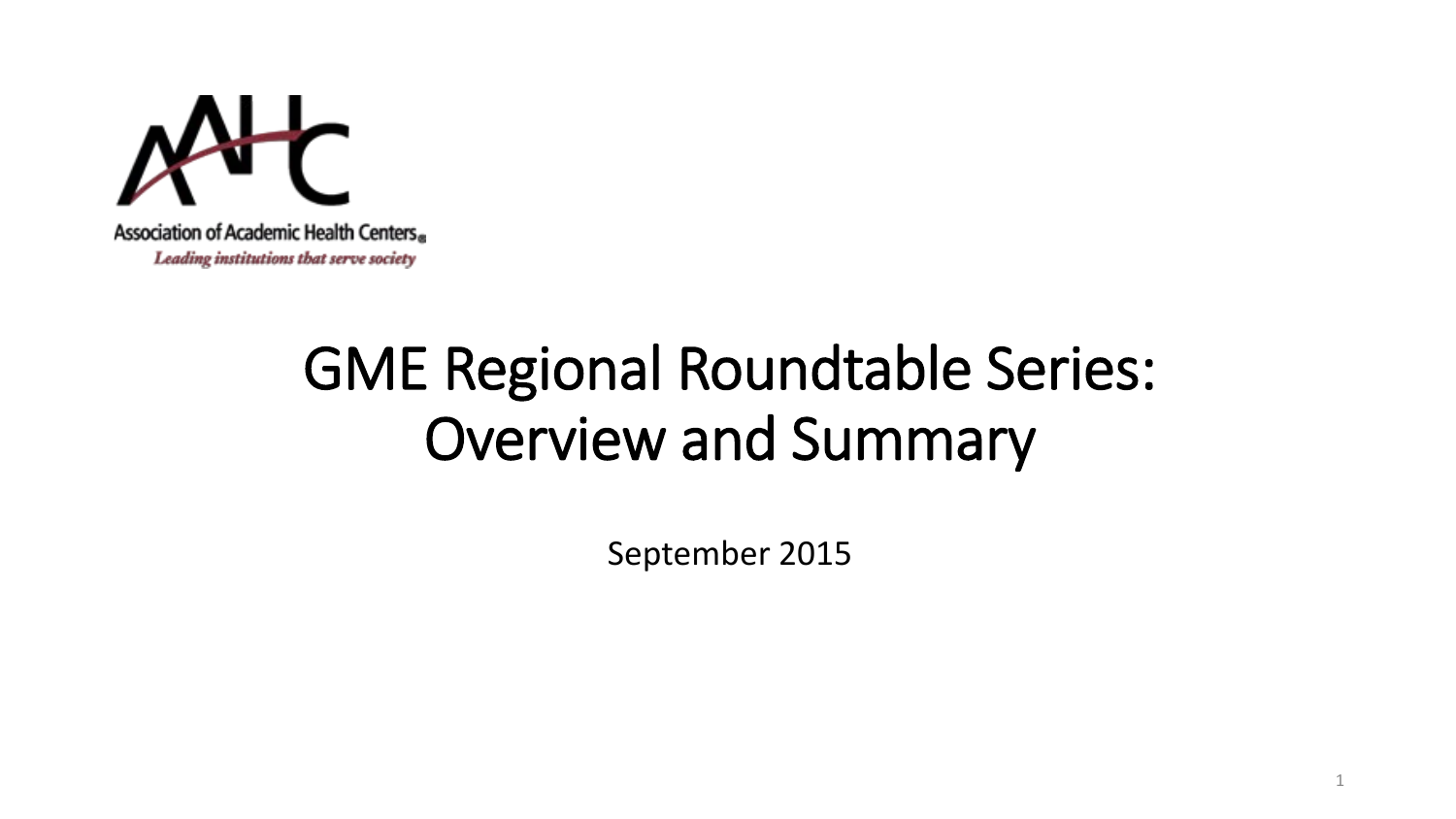



#### **7 Round table sessions across the US:**

- *Southeast* at Emory University in Atlanta
- *Northeast* at the University of Pennsylvania in Philadelphia
- *Mid-Atlantic* at AAHC offices in DC
- *Mid-West* in Chicago alongside our SAFO meeting
- *South Central* at UT Southwestern Medical Center in Dallas
- *Mountain West* at the University of Utah in Salt Lake City
- *Western* at Stanford University in Palo Alto

Over 100 participants across all regions and covering most states.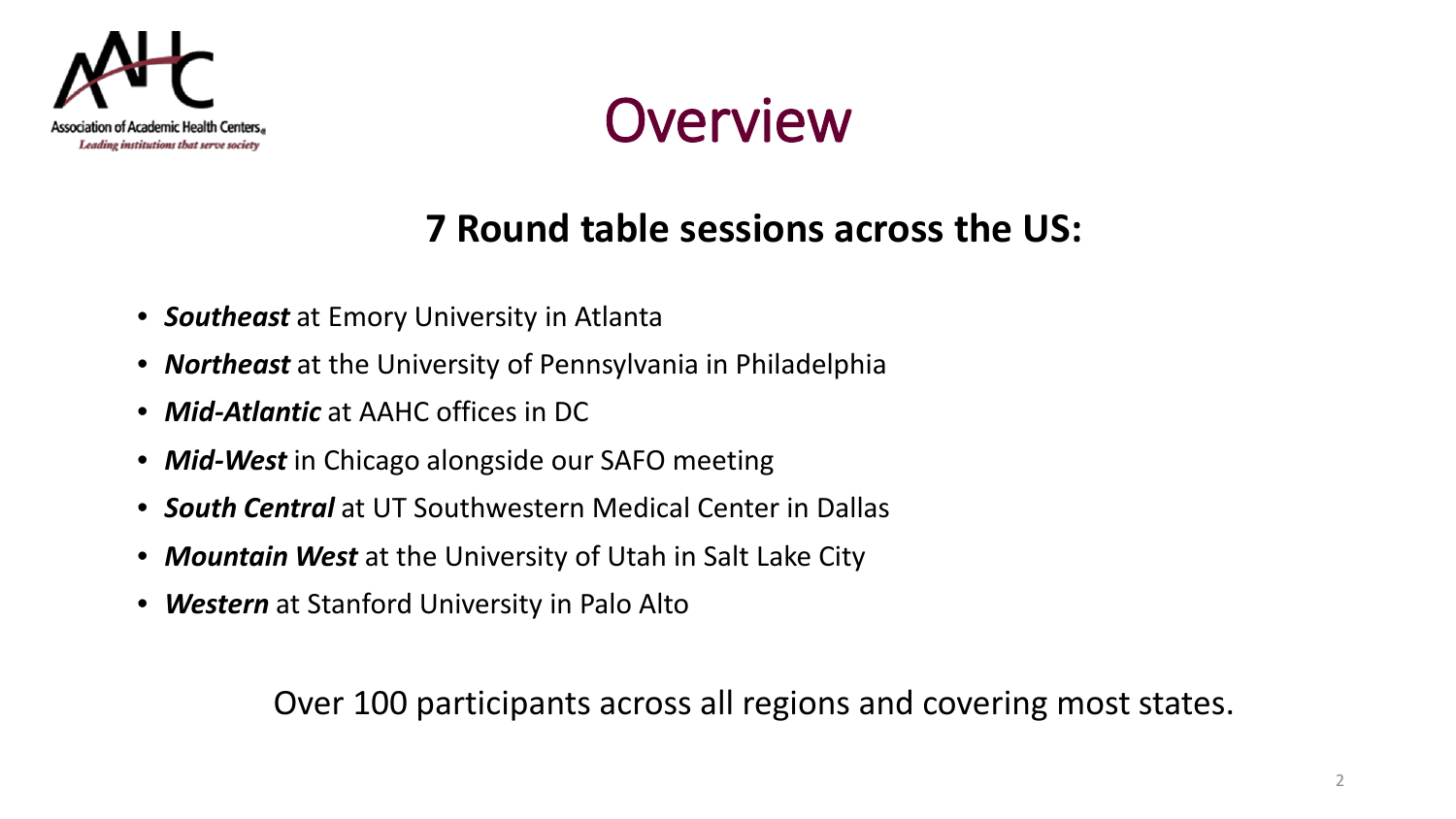

### **Participants**

**Members in these States:** AL, AK, AZ, CA, CO, DC, FL, GA, IA, IL, LA, MD, MO, NE, NJ, NM, NY, OH, OK, RI, TN, TX, UT, VA, WA, WV, WI

#### **Other organizations:**

GME Initiative

AHA Georgia Board for Physician Workforce AMA Intermountain Health AACN Utah Medical Education Council ACGME ACGME National Institutes of Health AAMC AAMC New Jersey Hospital Association Kaiser Permanente Texas Medical Association (TEXMED)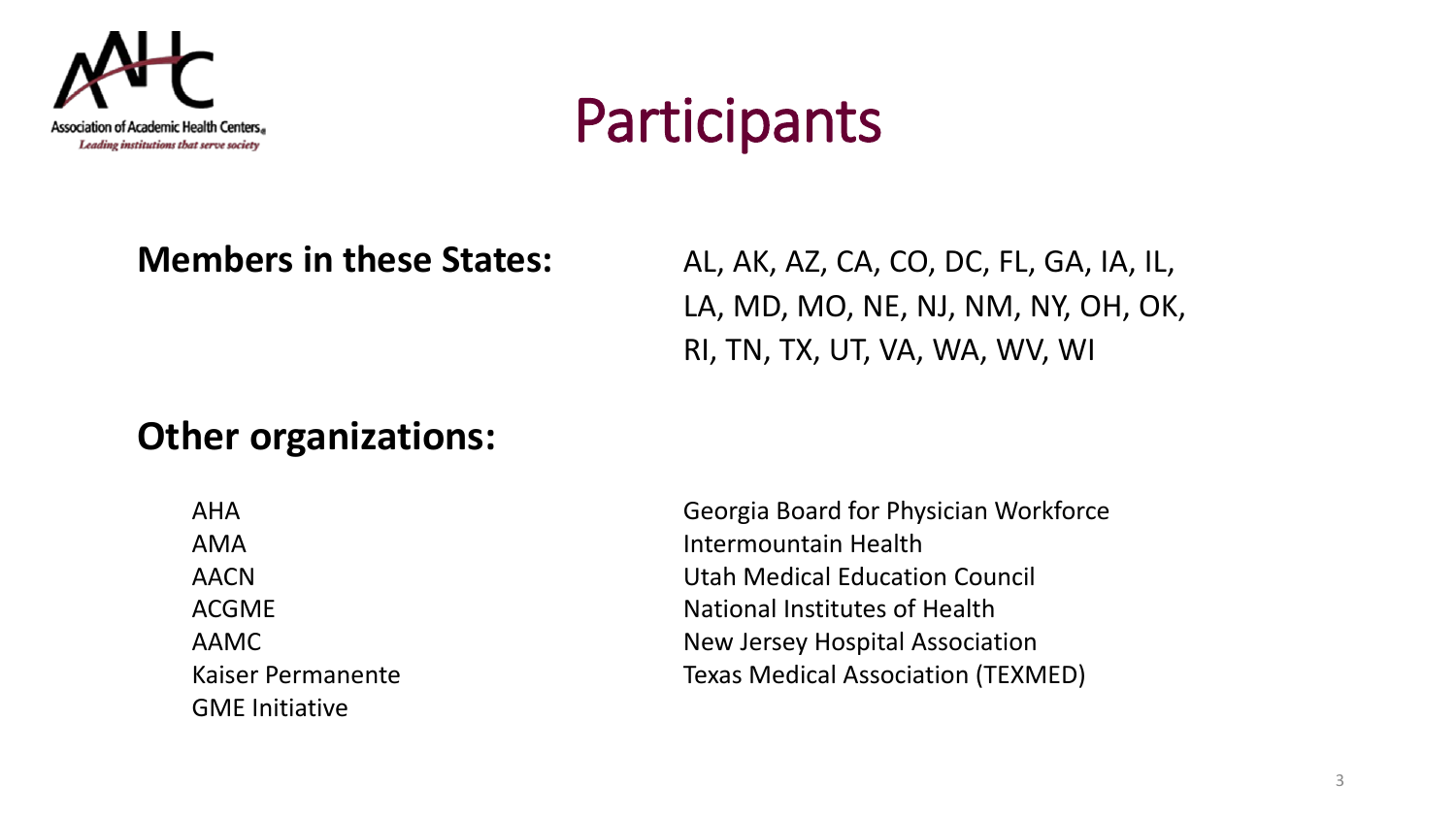

# FORMAT/AGENDA

*Consistent execution*: Opening remarks, materials, format and set up by AAHC were kept constant for each session. "Rabbit hole" issues were excluded: whether there is a physician shortage, geographic redistribution and funding reform per se.

#### *Agenda – two questions*:

- What are the top 2 issues specific to your institution, region or state of the current GME program?
- Does the current GME program support the training of residents for meeting future healthcare needs?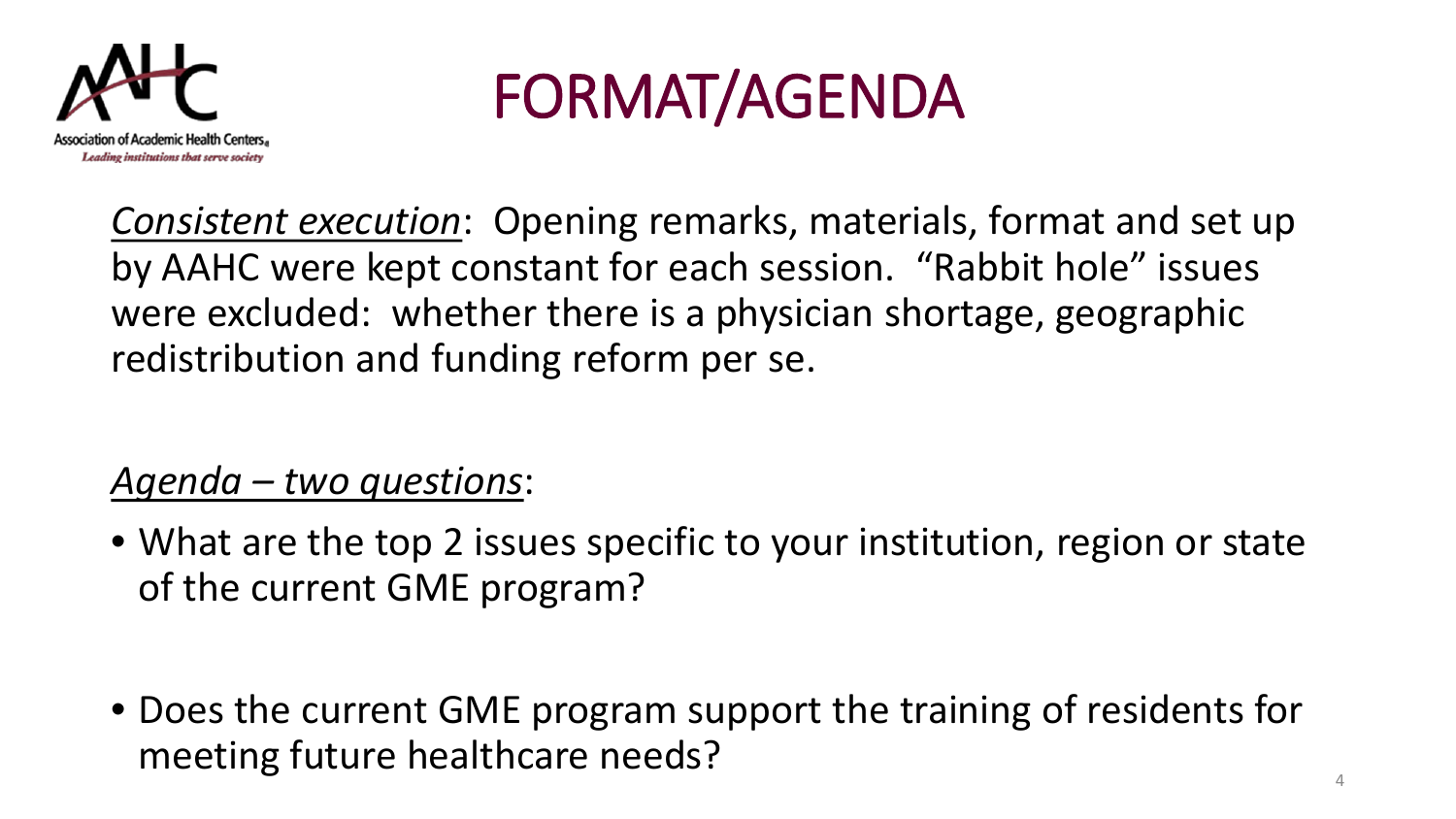

## SIGNIFICANT THEMES

- Organizational Conflict
- Private Sector Influence (or lack thereof)
- Mental Health
- Revisions to Program Structure
- Needs of Rural/Underserved
- Partnerships and Inter-professional Training
- Workforce
- Funding
- Disruptive Ideas